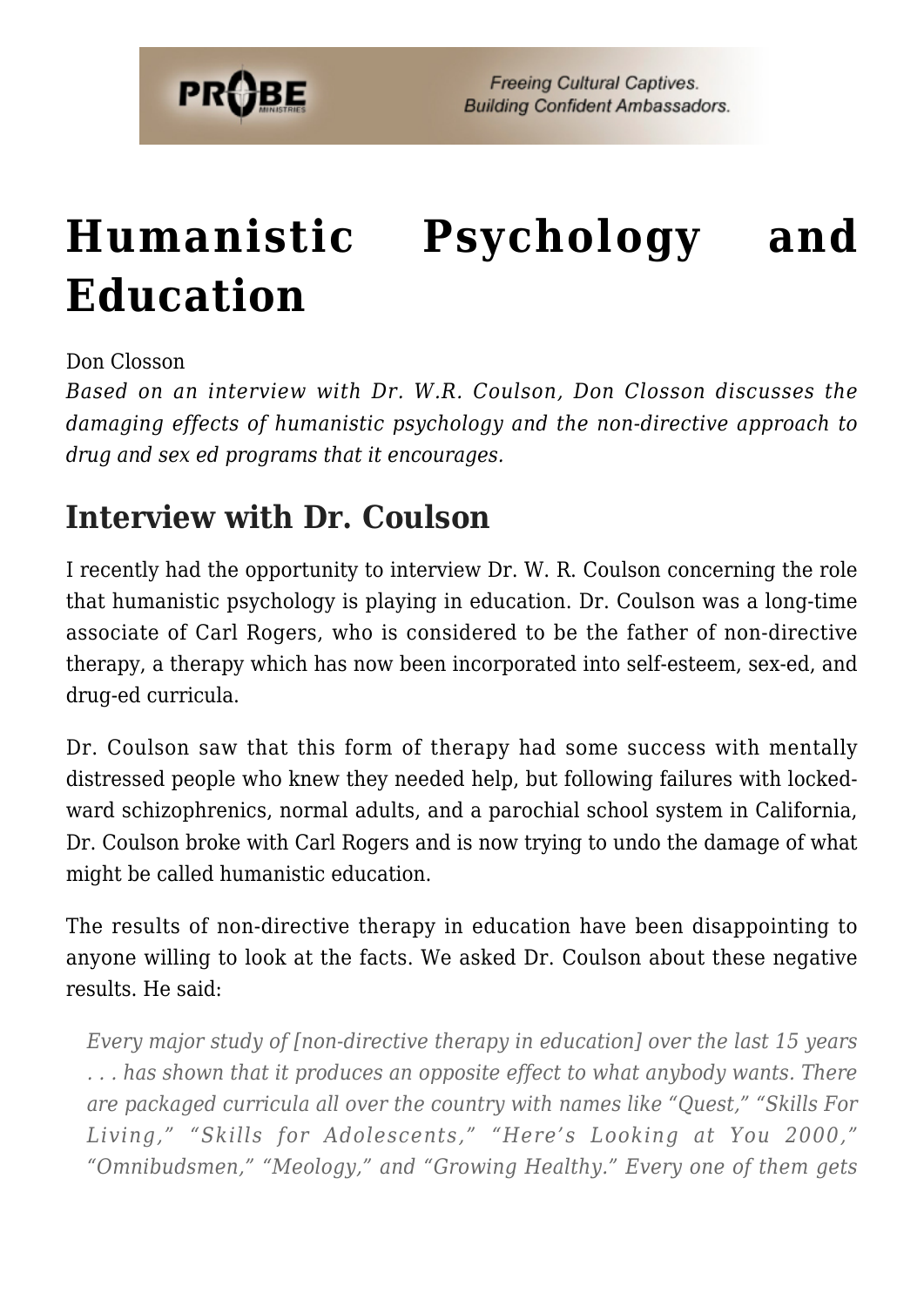

**Freeing Cultural Captives. Building Confident Ambassadors.** 

*the same effect, and that is that they introduce good kids to misconduct, and they do it in the name of non-judgmentalism. They say, "We're not going to call anything wrong, we're not going to call drug use wrong, because we'll make some of the kids in this classroom feel bad because they are already using drugs. Let's see if we can help people without identifying for them what they're doing wrong." What happens is that the kids who are always looking for the objective standard so that they can meet it . . . are left without [one].*

*We've trained [our children] to respect legitimate authority, and now the school is exercising its authority to say, "You've got to forget about what your church taught you or what your parents taught you; forget about that business about absolutes and right and wrong. Let's put those words in quotation marks– "right" and "wrong"–and let's help you find what you really deeply inside of you want."*

*We've got youngsters here now who . . . are under the authority of the school [and] are being persuaded that there is a better way. And that way is to make their own decisions. They're being induced to make decisions about activities that the citizenry of the state have decided are wrong–drug use and teenage sex.*

### **Abraham Maslow**

My interview with Dr. W. R. Coulson next focused on the work of Abraham Maslow. Dr. Maslow constructed a theory of self- actualization that described how adults reach peak levels of performance. Much of modern educational practice assumes that Maslow's theories apply to children.

I asked Dr. Coulson, who worked with Maslow, about this connection between the theory of self-actualization and education in our public schools. He responded: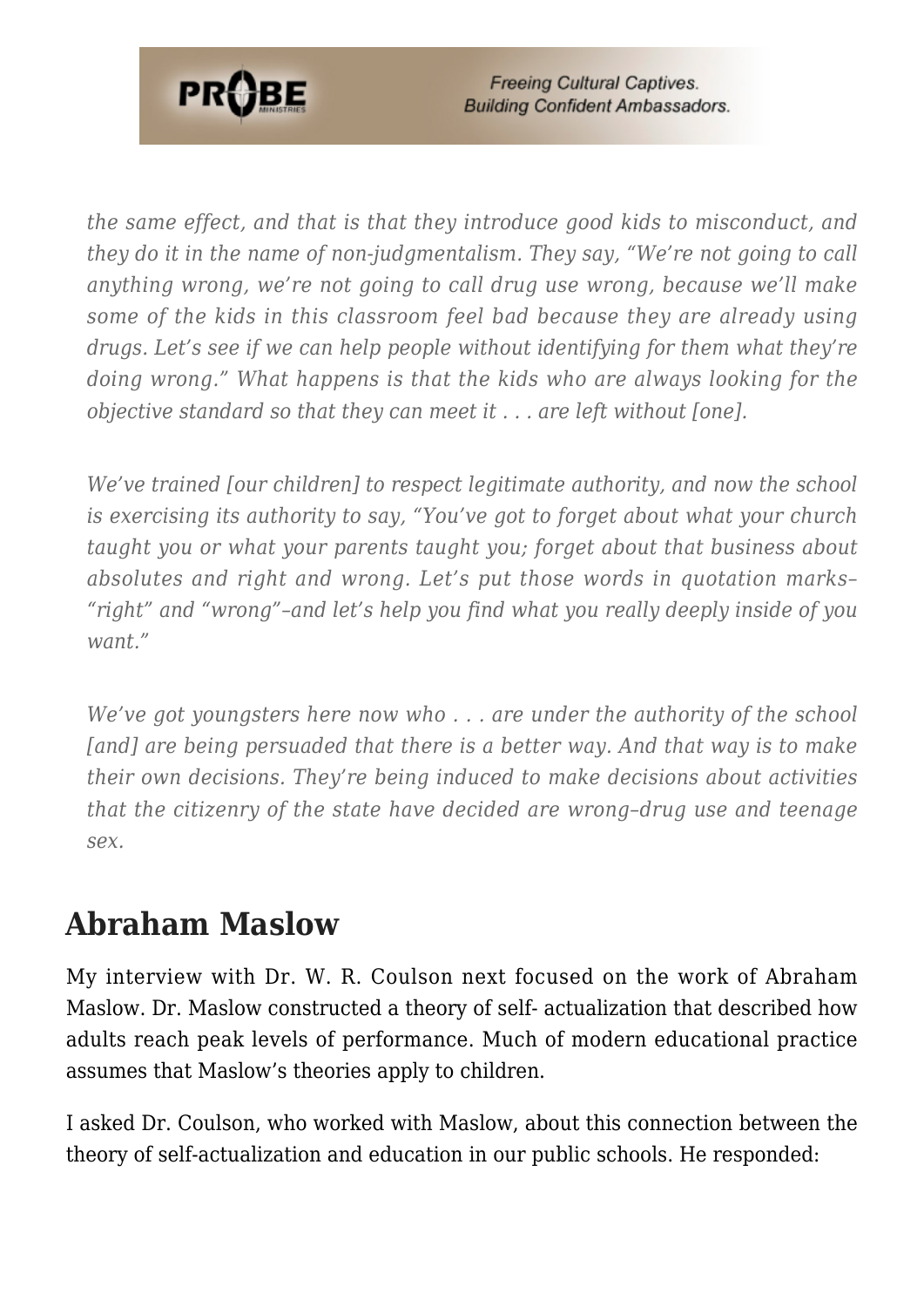

**Freeing Cultural Captives. Building Confident Ambassadors.** 

*Abe Maslow, who invented this thing, said it never applied to the population at large, and most definitely not to children. Anybody who wants to check up on my claim that Abe Maslow did a complete turnabout need only look at the second edition of his classic text called Motivation and Personality. He wrote a very lengthy preface . . . [in] an attempt to say that his followers had completely misused what he had written and that it was going to be applied to exploiting children.*

*Writing in the late 60s, in his personal journals which were published after his death, Maslow said that this is the first generation of young people who have had their own purchasing power, and he feared that his theories of selfactualization and need fulfillment (that famous pyramid, Maslow's hierarchy of needs) would be used to steal little kids' money and virtue. . . . In the new preface he writes, "It does not apply to children; they are not mature enough; they have not had enough experience to understand tragedy, for example, nor do they have enough courage to be openly virtuous."*

### Our children tend to be somewhat intimidated by their virtue because every other example they are getting, from the secular media, etc., is something very different from virtue.

*As a good kid himself, growing up in a Jewish household, Abe Maslow knew that he tended to hang back in assertiveness. The good kids, I'm afraid, sometimes do that, and he saw everything thrown out of balance when the class was opened up to the kids to teach one another. His fear was in anticipation of the research results, which is that when you teach the teacher not to teach anymore but to become a facilitator, and you turn the chairs into a circle, and you say to the kids, in effect, "What would you like to talk about?"–the troubled kids begin to teach the good kids. The experienced kids, the kids who are doing drugs and having sex, teach the good kids that they are insufficiently actualized.*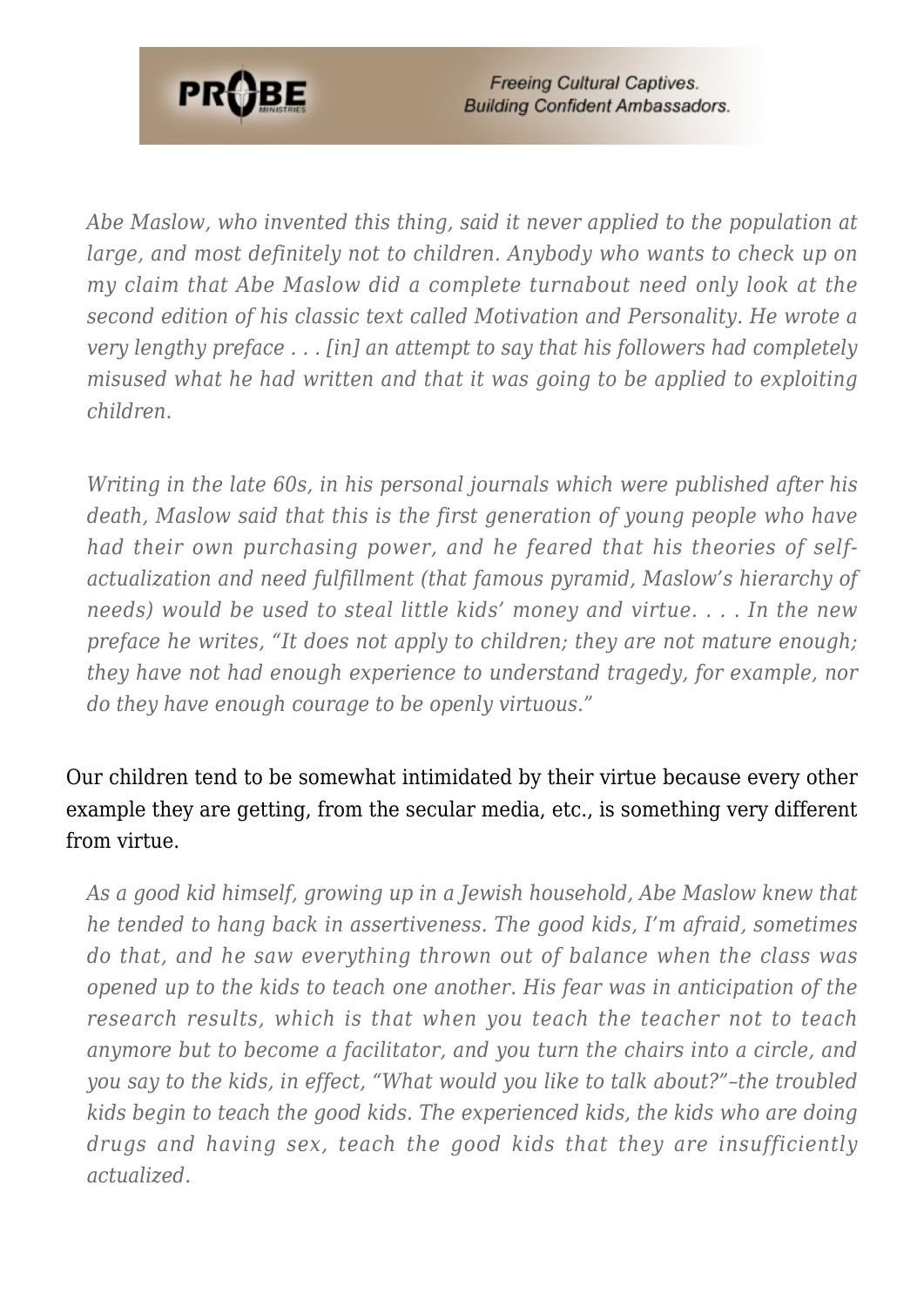

Education has adopted its view of moral and intellectual development from Dr. Maslow, an atheist who argued his views shouldn't be applied to children. The results are exactly what he predicted: our children are being exploited both economically, by tobacco and beer companies, and sexually by the Playboy mentality.

# **Self-Esteem**

Parents are awakening to the disturbing fact that many educators see their children as mentally or emotionally in need of therapy. What is their illness? Low self-esteem. Low self-esteem is now named as the cause for everything from low grades to drug abuse. The solution being offered is to teach children how to acquire a healthy self-esteem.

Programs have been implemented for developing self-esteem at every grade level. DUSO (Developing Understanding of Self and Others) and Pumsy are two of the most popular elementary-school curricula. Most senior high drug-ed and sex-ed programs focus on self-esteem as well.

I asked Dr. Coulson about the use of these programs, and how parents should react to their children's placement in them. He said:

*I would raise a red flag . . . every time the word values is used. That's been a difficult word, because for a long time Christians were asking for value-oriented education. The problem is that values has become a relativistic word–it's subjective.*

*In California we taught people going through our encounter groups to say, "Well, you have your values, but who's to say your values should be my values?" We taught mothers and fathers to fear that they were selfish if they imposed their values on their children. There are children now who have become sufficiently sophisticated in this mock psychological wave that they can say to*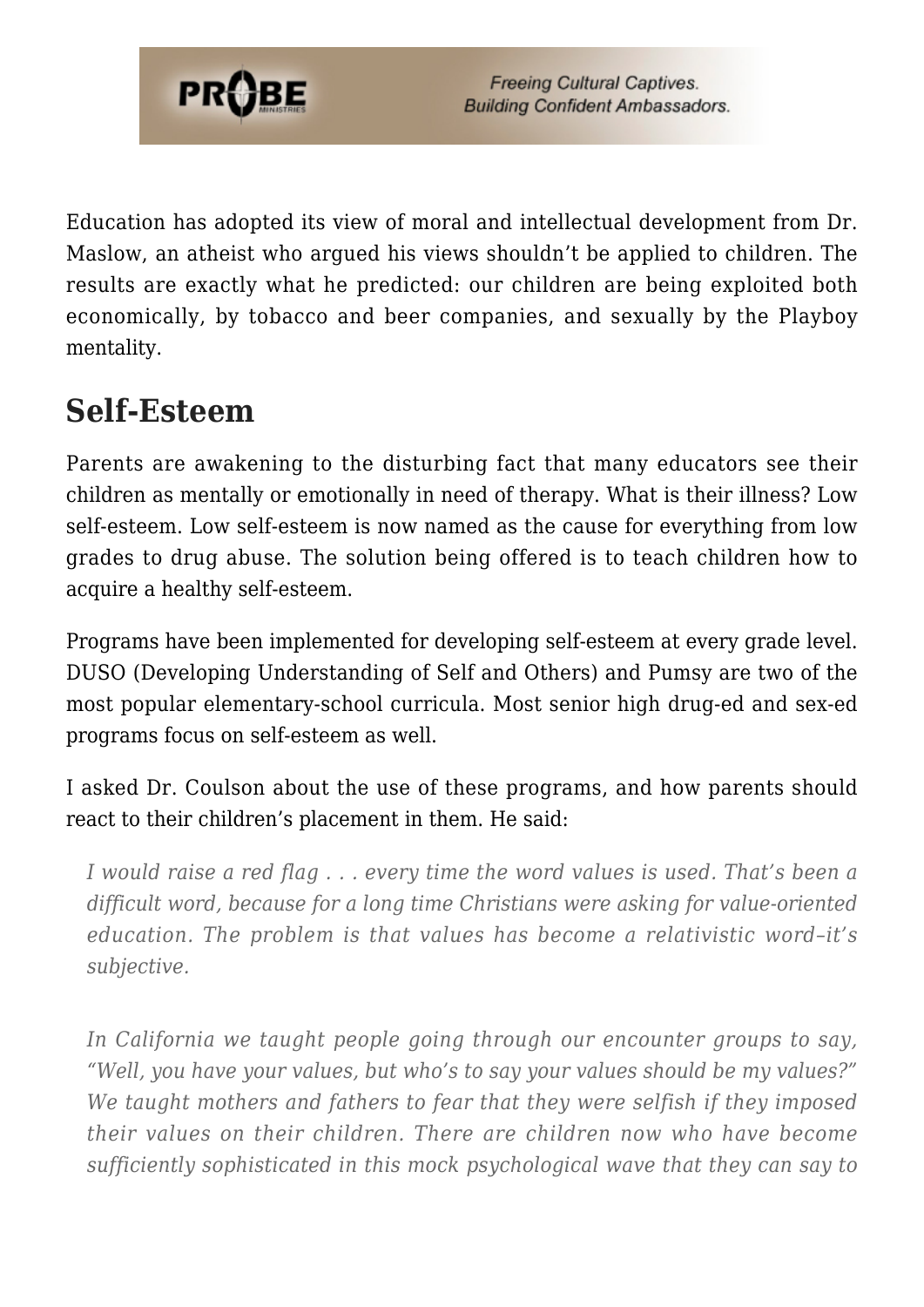

*their parents, "We appreciate your value of church-going, it just doesn't happen to be mine. My experience is other than your experience. After all, Mom and Dad, you did grow up in a different era."*

*We've taught our children to be clumsy developmental psychologists who are capable of accusing their parents of wanting to oppress them by teaching them the truth. So what we have to do is turn the questions back to those who offer these curricula, like the people who wrote the DUSO curriculum or the Pumsy curriculum, and say, "Is this curriculum just your value? And if so, why should it be our value? Or is your curriculum somehow true? Do you claim to have knowledge in some way of the way things should be everywhere? Do you think you have a grip on a universal [truth], and, if you can grant that you do, can you not grant that we might, and that there might be some kind of competition between our understanding of what our universal obligations are in this world and your own understanding; that there is some kind of universal or absolute that we are seeking?"*

*Because, in fact, they don't think that their values are relativistic. They think that everybody ought to be doing this. And that's precisely their error. I'm a non-directive psychotherapist, and if I were doing therapy, I would still be doing it like Carl Rogers, my teacher, taught me to do it. But I would not be doing it in classrooms, and I would not be doing it with people who could not profit from it. DUSO is an example of a method that's been taken out of the counseling room and into the classroom, and they're giving everybody medicine that's appropriate for a few.*

### **Cooperative Education**

Another important topic is the growing popularity of cooperative education programs, programs which place students into groups and allow them to use their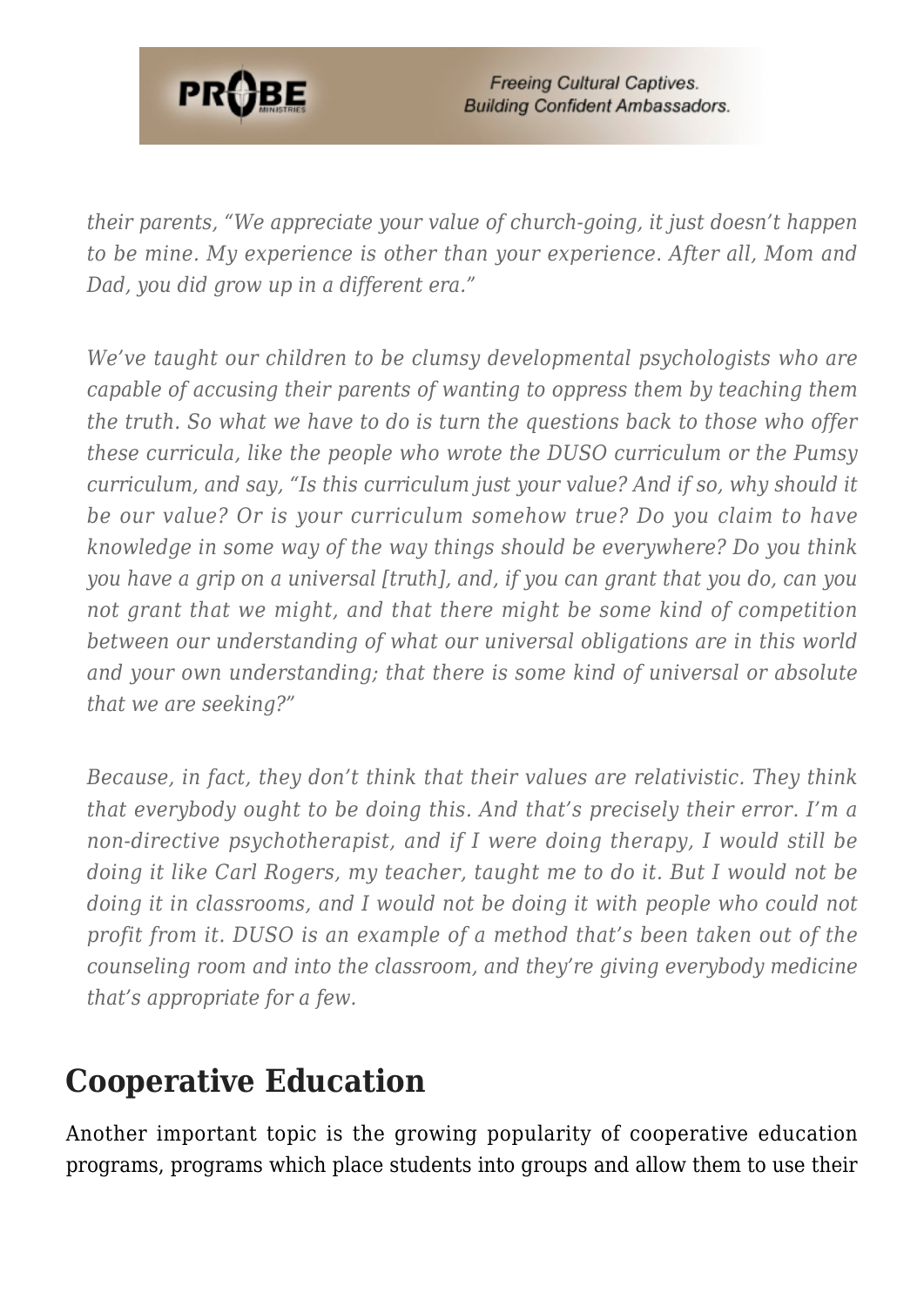

#### own skills of critical thinking to arrive at conclusions about various issues.

#### Dr. Coulson observed:

*Cooperative learning just strikes me as another one of those ways to prevent mothers and fathers and their agents, the public schools and private schools, from teaching effectively what is right and wrong to their children. In a cooperative class the questions are put to the kids, and once again we're going to find that the impaired children are going to wind up being the teachers of the unimpaired, because the unimpaired tend to have in them somewhat the fear of the Lord. They do not want to give offense, and the other kids don't care. . . . They'll go ahead and say whatever is on their minds.*

*Research, for example, from the American Cancer Society shows that teenage girls who smoke are far more effective in these classroom discussions than teenage girls who don't smoke, because the teenage girls who smoke have outgoing personalities, party- types. Just let them take over the class and they really will; they'll run with the ball. And so again, the outcome of this kind of education is always the reverse of what anybody wants.*

### Central to virtually all of these programs is teaching children a method of decision-making. We asked Dr. Coulson to comment on these decision-making skills.

*They teach what the moral philosophers call "consequentialism" as though the only morality is, "How's it going to work out?" They teach the children a method that they call "decision-making." Typically, there are Five Steps. Quest is a good example: In the First Step you identify the problem with killing someone for somebody for financial gain. The Second Step is to consider the alternatives. Immediately the Christian, the Jewish, the Muslim, or the Godfearing kid is at a disadvantage because he doesn't think there is an alternative.*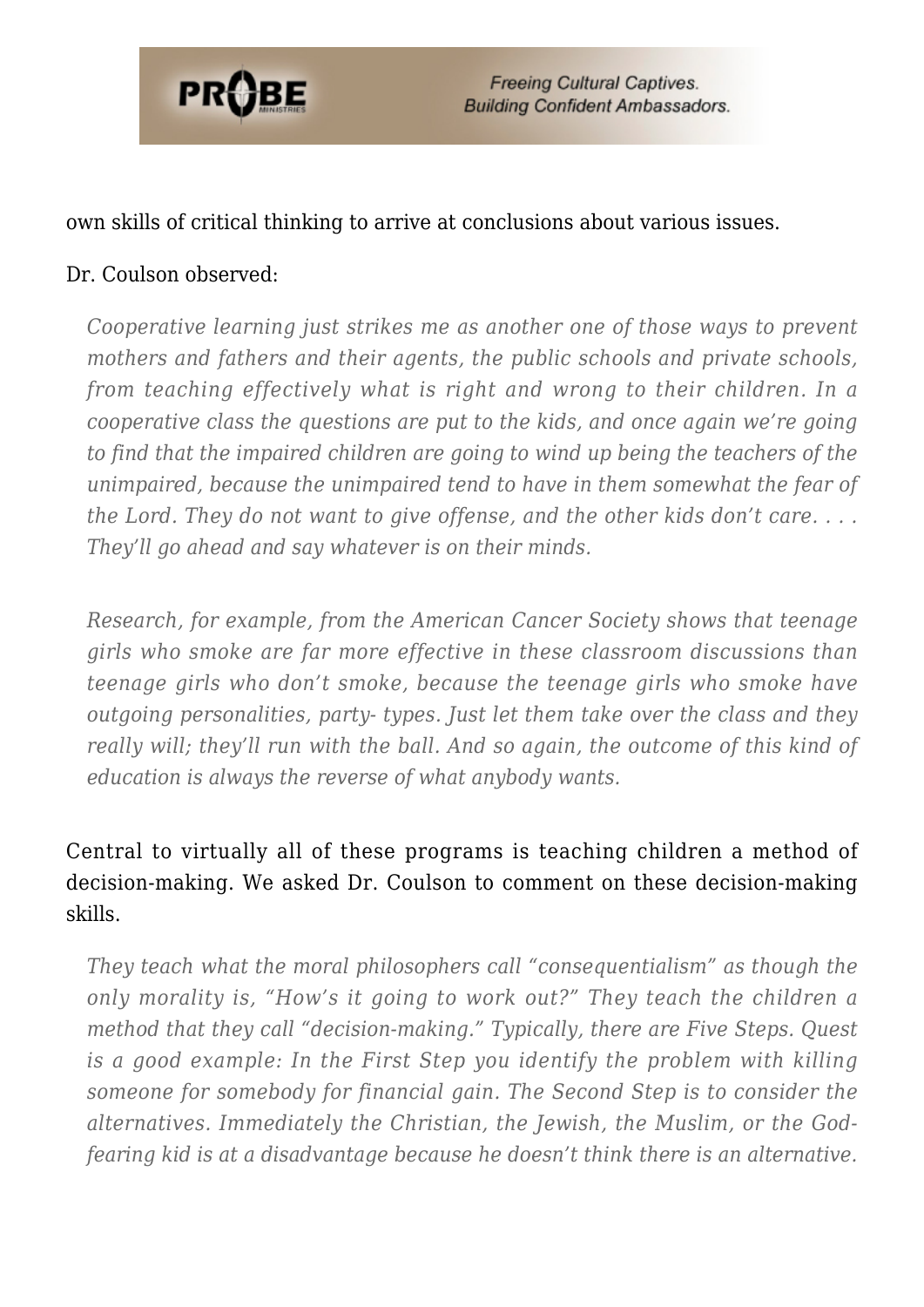

*The only answer is "No!" It's an absolute "never"–"Thou shalt not kill." But the school says, "No, you can't be a decision-maker, a self-actualizing person, without looking at the alternatives."*

*The Third Step is to predict the consequences of each alternative. We know that teenagers particularly feel invulnerable. They think . . . those things adults warn them are going to happen if they misbehave won't happen, and adults are going to try to fool them and keep them under control for their own convenience. The Fourth Step is to make the decision and act upon it. The Fifth Step is . . . to make an evaluation of the outcome, and, if you don't like the outcome, then try again. And I say there are kids who have never gotten to Step Five because Step Four killed them. There are kids who have literally died from making a wrong decision in Step Four or gone into unconsciousness, and there is no possibility of evaluation.*

# **The Religious Nature of Humanistic Education**

Why would educators implement a curriculum so damaging to what we as Christian parents want for our children? We must consider the religious assumptions held by those who created the theoretical foundations for these programs.

Schools have argued that self-esteem programs are fulfilling parental demands for values education without violating the so- called strict separation of church and state. In other words, they claim that programs such as Pumsy and DUSO are religiously neutral.

As we will hear from Dr. Coulson, the men who originated the theories behind these programs felt it their mission to influence others to see things through their particular worldview.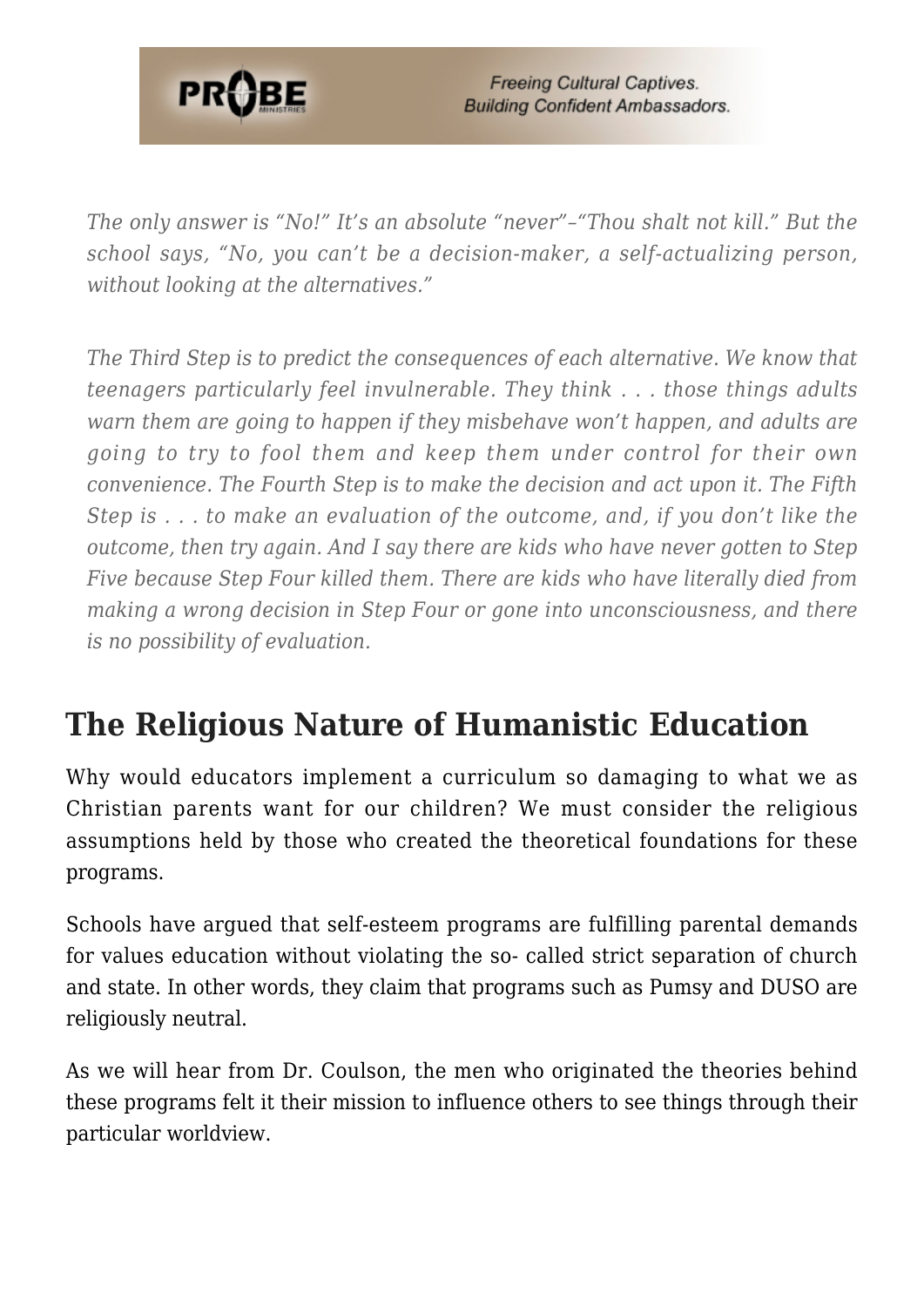

### I asked Dr. Coulson to address the religious nature of humanistic education. He responded:

*There are four major streams of influence on what I grew up calling humanistic education. . . . Today these influences remain. They are (1) Abe Maslow's work with self-actualization and hierarchy of needs; (2) Carl Rogers's work with nondirective classrooms based on his model of psychotherapy; (3) the work of Lewis Rath and his students–Sidney Simon, Howard Kirshenbaum, Merrill Harmon–called values clarification; (4) the work of Lawrence Kohlberg.*

*All of these men independently attribute their fundamental insight to John Dewey. In 1934 John Dewey wrote a book called The Common Faith. John Dewey wanted a religion which could be held in common by everybody in America, and, in order for that to happen, it had to be a religion which excluded God. He called it religious humanism–that was Dewey's term for it, not my term.*

*Carl Rogers and Abe Maslow admitted to being religious humanists. Carl was from a fundamentalist, Protestant home; Abe was reared in a Jewish home, a somewhat observant home. Both of them got the religion of Dewey. Rogers was a student at Columbia when Dewey was in his Senate seat in the twenties, and Maslow was a doctoral fellow in the next decade. Maslow said in his journals, of the churchgoers, "They're not religious enough for me." And Rogers said to Richard Evans, "I'm too religious to be religious." What these men meant was, "I'm more religious than you are if you affirm a creed and if you go to church. I'm so religious I don't go to church."*

Dr. Coulson went on to state that there is a fundamental incompatibility between Christianity and these programs. The two belief systems begin with different views of man and God.